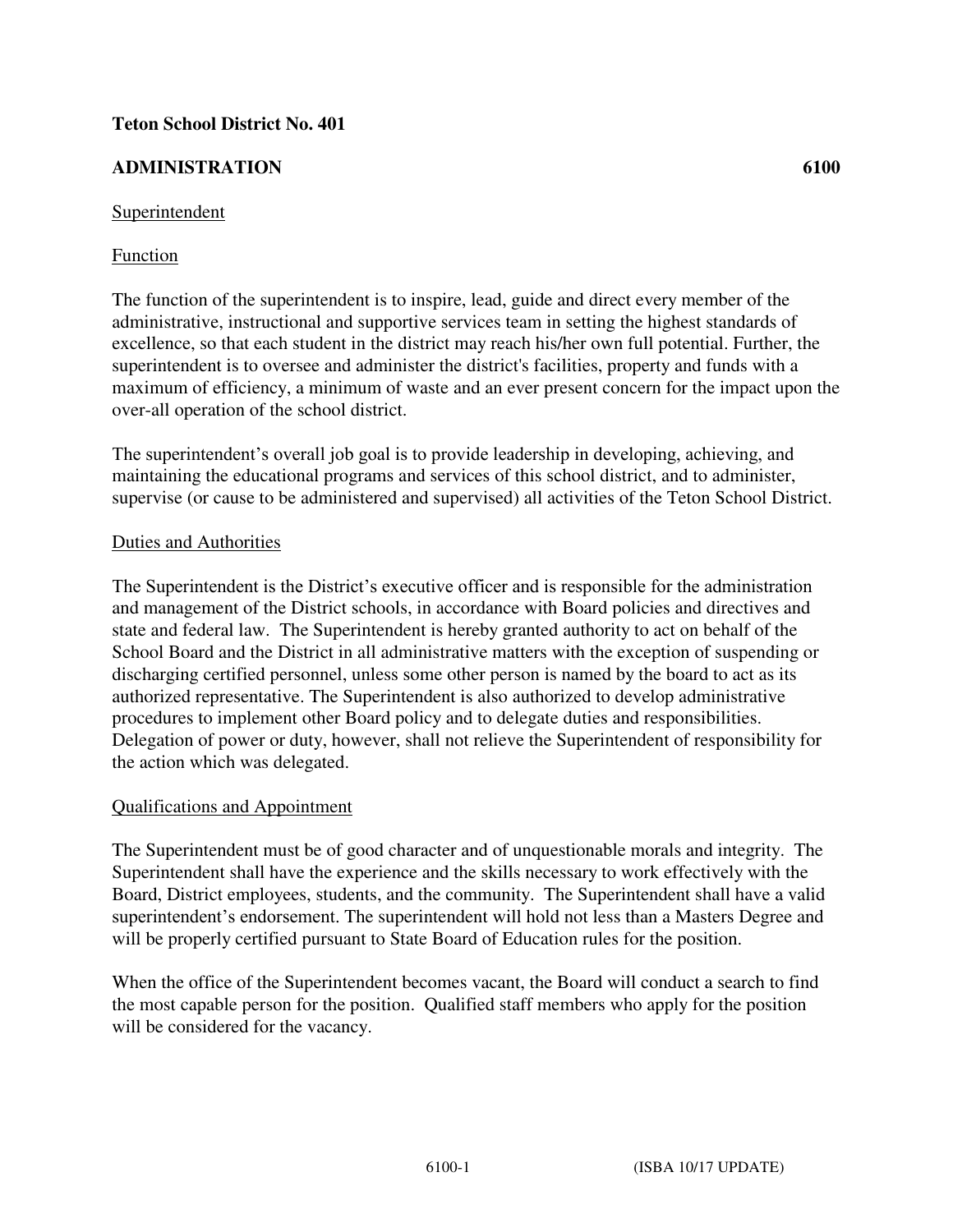## Evaluation

The Board will evaluate, at least annually, the performance of the Superintendent, using the Idaho School Board Association Superintendent Evaluation Leadership Standards and target goals, which are consistent with the District's Improvement Plan, vision, mission and goal statements. The board will also conduct an annual, written formal evaluation of the work of the superintendent. A specific time shall be designated for a formal evaluation session. The evaluation will indicate the strengths and weaknesses of the superintendent's job performance and set forth areas for improvement in the superintendent's job performance, if, in the view of the board, it is called for. The Board may include progress towards accomplishment of goals and strategies found in the District Improvement Plan.

Through the evaluation of the superintendent, the board will strive to accomplish the following:

- 1. Clarify for the superintendent, priorities in the schools system as seen by the board.
- 2. Clarify for all board members, the role of the superintendent in the light of his/her job description and the immediate priorities among his/her responsibilities as agreed upon by the board and the superintendent.
- 3. Develop a healthily and effective working relationship between the board and superintendent.
- 4. Provide circumstances for effective administrative leadership for the school system.

The board will provide the superintendent with periodic opportunities to discuss superintendentboard relationships, and will inform him/her, at least annually of its assessment of his/her performance.

A specific time shall be designated for a formal evaluation session. The evaluation should include a discussion of strengths and weaknesses in the year immediately preceding the evaluation, as well as performance areas needing improvement.

A portion of the evaluation results are based on multiple objective measures of growth in student achievement as defined in Section 33-1001, Idaho Code and as determined by the board of trustees and based upon research. For evaluations conducted on or before July 1, 2014; growth in student achievement as measured by Idaho's statewide assessment for federal accountability purposes must be included. This portion of the evaluation may be calculated using current and/or past year's data and may use one (1) or multiple years of data.

## Compensation and Benefits

The Board and the Superintendent shall enter into a contract approved by the State Superintendent of Public Instruction. If the Superintendent and the Board determine that another contract will be used, prior approval for another contract form must be received from the State Superintendent of Public Instruction. This contract shall govern the employment relationship between the Board and the Superintendent. The board will employ a superintendent of schools for a term not to exceed three (3) years. With the exception of initial appointment, the superintendent's contract will be reviewed at the regular board meeting each May and, if